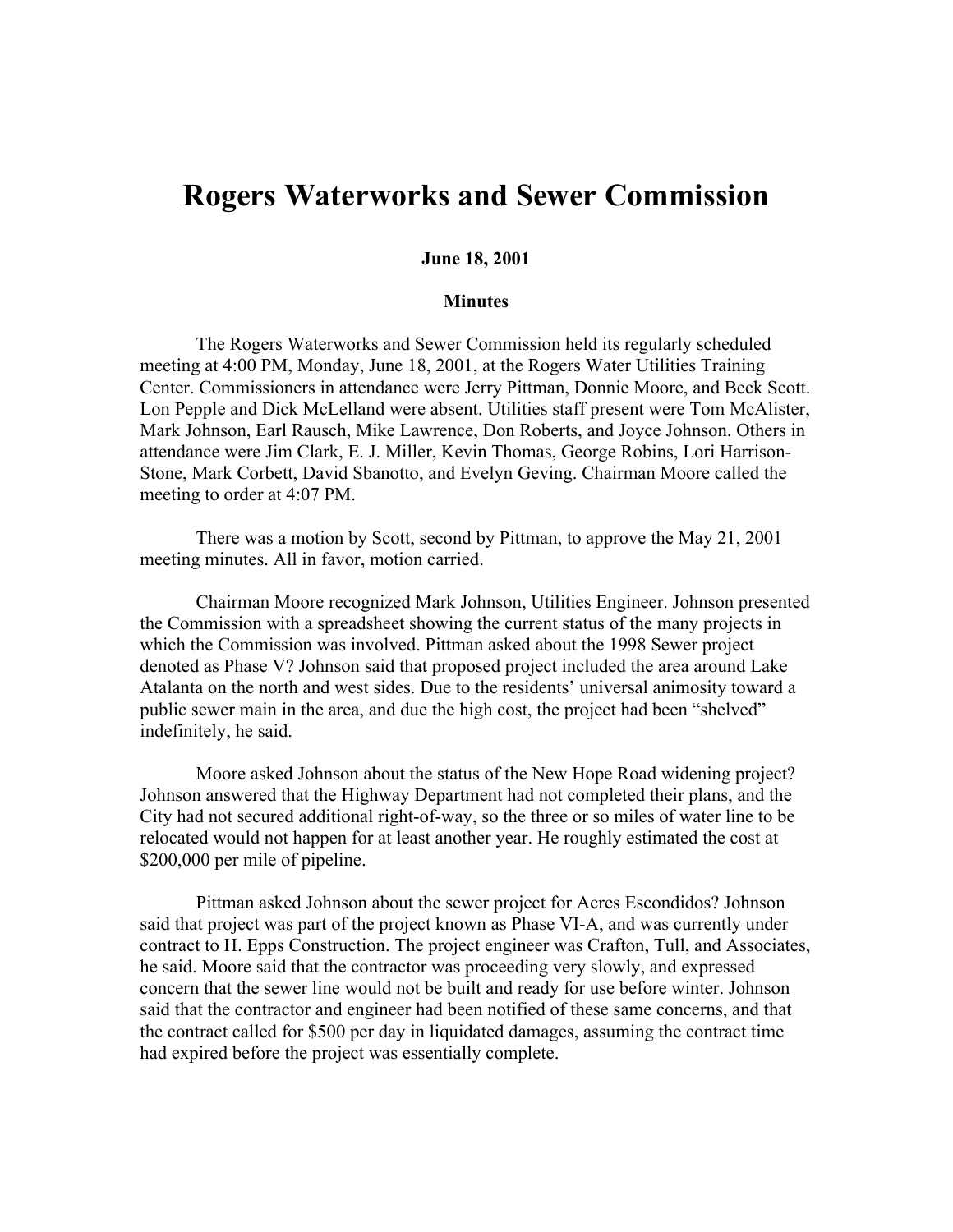Johnson reported to the Commission regarding bids for the Prairie Creek area water line project. He said that the project had been bid in three sections, Phases VI-A, VI-B, and VI-C. He said that one contractor, DECCO, had inadvertently switched bids on B and C, becoming the apparent low bid on Phase VI-C. The apparent low bidder on VI-B, Crowder Construction, did not bid on Phase VI-C since he thought he already had one section (VI-B). When the mistake was found, both Crowder and DECCO were notified. David Sbanotto of Crowder Construction brought his bid to the Commission meeting. Johnson opened the bid and read it aloud. Crowder's bid for VI-C was lower than DECCO's correct bid for VI-C. As for VI-A, Johnson said that he was hesitant about awarding the bid to the low bidder, Red Deer, Inc., due to their apparent lack of experience with large diameter (24-inch) pipe construction. Johnson asked the Commission for a week to sort out the mess with Crowder and DECCO, and to determine whether or not Red Deer's bid was "responsible". Pittman said he would out of town next week. There was a motion by Scott, second by Pittman, to call a special meeting for Wednesday, June 20, 2001, at noon, to award bids on the project. All in favor, motion carried.

Moore recognized Joyce Johnson, Controller for the Utilities. Johnson presented the Commission with a spreadsheet showing the proposals for employee major medical insurance. The current carrier had proposed an approximate 60% rate increase. The only other proposal was from Blue Cross/Blue Shield, for a Preferred Provider Organization (PPO). Coverages were similar, she said, and the BC/BS rate was less than the rate the Utilities were paying now. There was a motion by Scott, second by Pittman, to approve the proposal from BC/BS. All in favor, motion carried.

Moore asked about the insurance coverage for retirees that was discussed at the last meeting? Johnson said that BC/BS would not cover anyone but full-time employees in groups under five hundred members. Moore suggested that Johnson find out about the health insurance offered by the State of Arkansas, and see if the insurance premiums might be paid for retirees indirectly through the state program. Johnson said that she would find out more and report back to the Commission.

Continuing, Joyce Johnson presented the Commission with a new draft FY '02 Budget proposal, incorporating the new health insurance premiums, as well as a few planned changes in personnel. There were a few questions about some of the items in the capital projects. Pittman asked Don Roberts, Superintendent of Field Operations, about the need to pave the yard of the maintenance facility? Roberts said that the gravel surface was a source for a lot of dust and dirt in the buildings. Pittman asked Mike Lawrence, Pollution Control Facility Manager, about the need for odor control at the treatment plant? Lawrence said that the cost would probably be much less than originally thought, since the plant personnel would probably do the installation. There was a motion by Pittman, second by Scott, to approve the FY '02 budget, as presented. All in favor, motion carried.

Joyce Johnson presented the Commission with financial statements for May 2001. There were no exceptions to the statements. Johnson said that, since the next month's